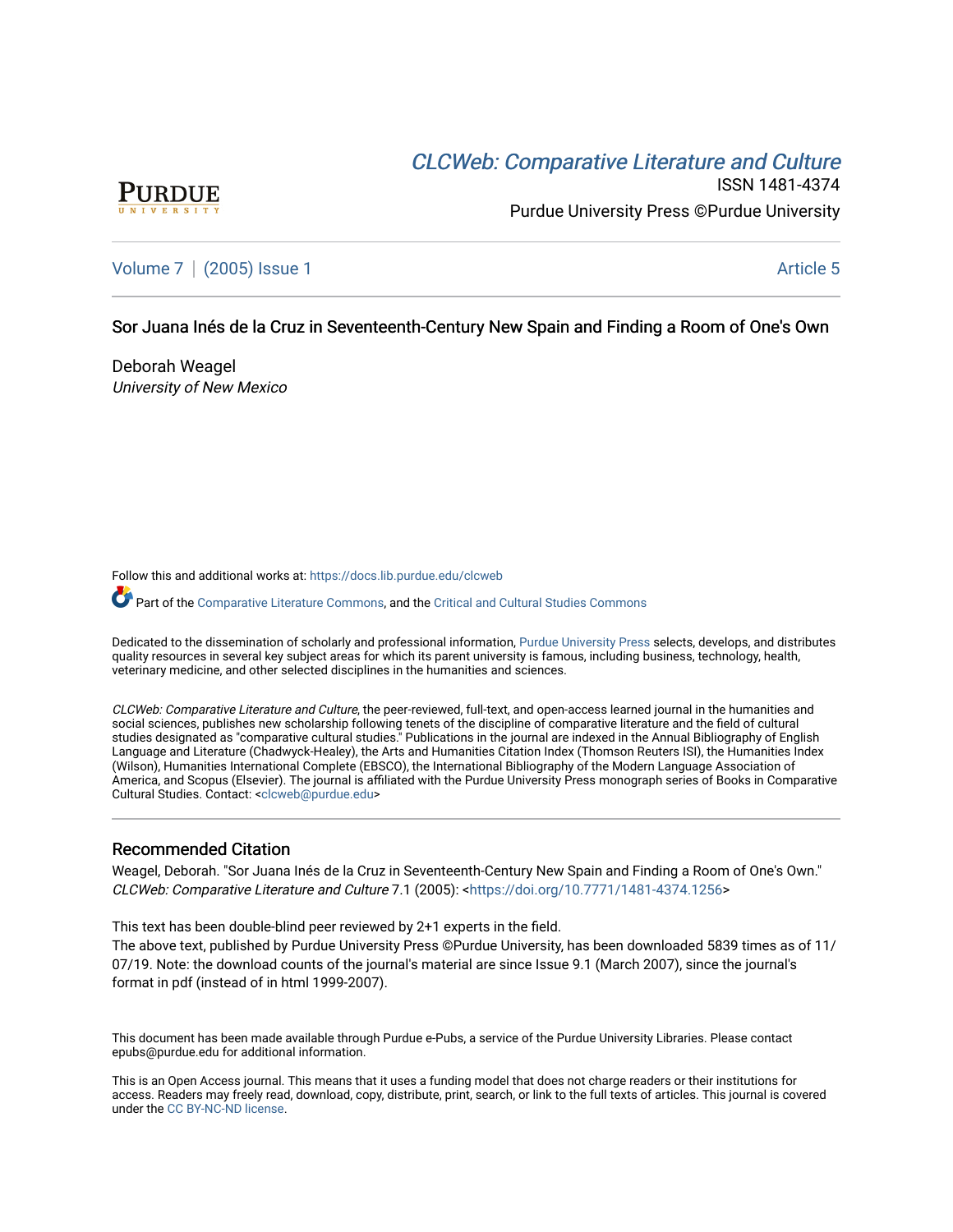## PURDUE

UNIVERSITY PRESS <http://www.thepress.purdue.edu>



ISSN 1481-4374 <http://docs.lib.purdue.edu/clcweb> Purdue University Press ©Purdue University

CLCWeb: Comparative Literature and Culture, the peer-reviewed, full-text, and open-access learned journal in the humanities and social sciences, publishes new scholarship following tenets of the discipline of comparative literature and the field of cultural studies designated as "comparative cultural studies." In addition to the publication of articles, the journal publishes review articles of scholarly books and publishes research material in its Library Series. Publications in the journal are indexed in the Annual Bibliography of English Language and Literature (Chadwyck-Healey), the Arts and Humanities Citation Index (Thomson Reuters ISI), the Humanities Index (Wilson), Humanities International Complete (EBSCO), the International Bibliography of the Modern Langua-ge Association of America, and Scopus (Elsevier). The journal is affiliated with the Purdue University Press monog-raph series of Books in Comparative Cultural Studies. Contact: <clcweb@purdue.edu>

### CLCWeb Volume 7 Issue 1 (March 2005) Article 5 Deborah Weagel,

"Sor Juana Inés de la Cruz in Seventeenth-Century New Spain and Finding a Room of One's Own"

<http://docs.lib.purdue.edu/clcweb/vol7/iss1/5>

Contents of CLCWeb: Comparative Literature and Culture 7.1 (2005) <http://docs.lib.purdue.edu/clcweb/vol7/iss1/>

Abstract: In her paper, "Sor Juana Inés de la Cruz in Seventeenth-Century New Spain and Finding a Room of One's Own," Deborah Weagel examines the life of the seventeenth-century nun and compares her life with the ideals Virginia Woolf portrays in A Room of One's Own. Woolf asserts that in order for a woman to develop innate gifts, she needs a certain degree of financial freedom and private space in which to create. The concept of having one's own room, or space, that can be segregated from the activities of home and public life can be considered both literally and metaphorically. Sor Juana, who lived in the latter half of the seventeenth century in New Spain, struggled to find space in which to work and create. She contended throughout her life with a dominant patriarchal culture which was strongly evidenced in domestic life, politics, and religion. She also lived during the Spanish Inquisition, which severely punished dissenters and aggressors against the Catholic Church. Despite these difficult obstacles, however, Sor Juana was successful in finding space to write, create, compose, and obtain knowledge. Part of the genius of Sor Juana is found not only in the concrete product of her extraordinary talents, but also in her ability to find a room of her own, both literally and metaphorically, in which to develop her gifts. The actual physical space in which she worked, the discursive space in which she expressed herself, and the psychological space in which she explored various states of consciousness are explored.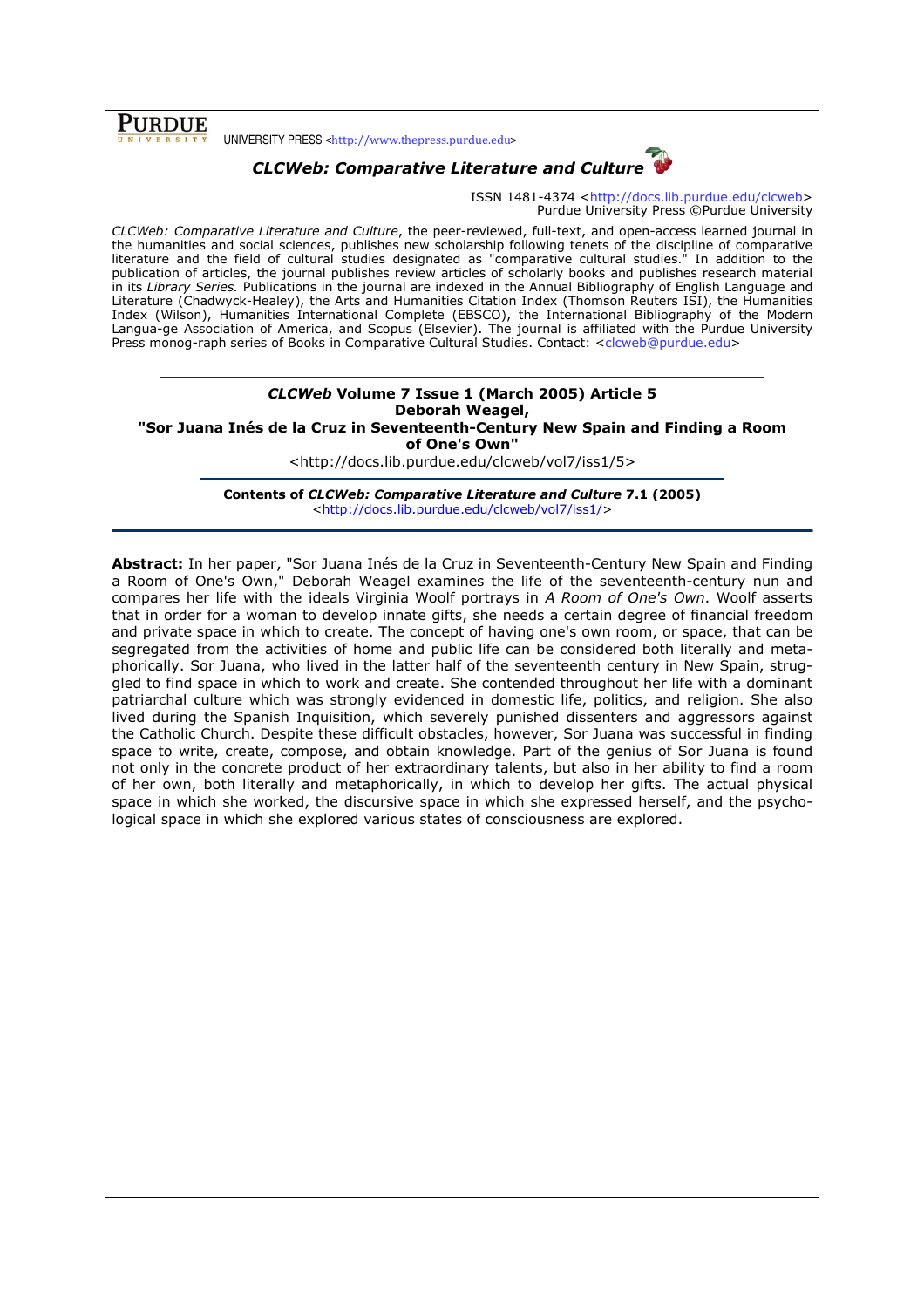Deborah Weagel, "Sor Juana Inés de la Cruz in Seventeenth-Century New Spain and Finding a Room of One's Own" page 2 of 11 CLCWeb: Comparative Literature and Culture 7.1 (2005): <http://docs.lib.purdue.edu/clcweb/vol7/iss1/5>

#### Deborah WEAGEL

#### Sor Juana Inés de la Cruz in Seventeenth-Century New Spain and Finding a Room of One's Own

In this paper I examine the life of the seventeenth-century nun, Sor Juana Inés de la Cruz (see, e.g., Villar <http://www.dartmouth.edu/~sorjuana>), and contrast her life with the ideals Virginia Woolf portrays in A Room of One's Own. Sor Juana, who lived in the latter half of the seventeenth century in New Spain, struggled to find space in which to work and create. She contended throughout her life with a dominant patriarchal culture which was strongly evidenced in domestic life, politics, and religion. She also lived during the Spanish Inquisition, which punished dissenters and aggressors against the Catholic Church severely. Despite these difficult obstacles, however, Sor Juana was successful in finding space to write, create, compose, and obtain knowledge. I claim that part of the genius of Sor Juana is found not only in the concrete product of her extraordinary talents, but also in her ability to find a room of her own, both literally and metaphorically, in which to develop her gifts. I explore in particular the actual physical space in which she worked, the discursive space in which she expressed herself, and the psychological space in which she explored various states of consciousness.

In A Room of One's Own, Virginia Woolf writes that "a woman must have money and a room of her own if she is to write fiction" (4). She asserts that in order for a woman to develop innate gifts, she needs a certain degree of financial freedom and private space in which to create. The concept of having one's own room, or space, that can be segregated from the activities of home and public life can be considered both literally and metaphorically. How does a creative, intelligent, and gifted woman find a room of her own both physically and mentally? How does she attain a position in which she can have the necessary solitude and space to transform the meanderings of her mind and heart into structured and concrete expression? Although Woolf was an author, her words are not limited to writers. They can be applied to any type of academic, artistic, musical, and/or creative output. Furthermore, they can be useful in analyzing not only the lives of her contemporaries, but women in the past and future; not just women in England, but women all over the globe. Sor Juana, for example, lived in a patriarchal society in which women did not share equal status with men. The domination of men in seventeenth-century New Spain is evidenced, in part, through the physical spaces established during that time period. In her book, Gendered Spaces, Daphne Spain writes: "Spatial segregation is one of the mechanisms by which a group with greater power can maintain its advantage over a group with less power" (15). She explains that by "controlling access to knowledge and resources through the control of space, the dominant group's ability to retain and reinforce its position is enhanced" (15-16). She says, "Thus, spatial boundaries contribute to the unequal status of women. For women to become more knowledgeable, they must also change places" (16). During her life, Sor Juana experienced spatial segregation that had the potential of limiting her access to knowledge. Therefore, to more adequately satisfy her desire for knowledge and greater understanding, she found it necessary to make a number of intentional changes in the spaces in which she functioned. For example, Sor Juana exhibited signs of intellectual ability at an early age. In Respuesta de la poetisa a la muy ilustre Sor Filotea de la Cruz (The Poet's Answer to the Most Illustrious Sor Filotea de la Cruz), Sor Juana tells of following her sister to school when she was a young child. The school mistress allowed her to continue to attend school, and she learned to read very quickly (The Answer/La Repuesta 48-49). The precocious young child changed space on her own accord from the domestic world in which she was most strongly influenced by her mother, to an academic institution in which she received formal training in reading. She chose to leave an atmosphere of cooking and cleaning to immerse herself in an environment in which she could develop her mind.

Another significant physical space that Sor Juana discovered as a young girl was the library of her grandfather, who was, likely, a knowledgeable man (Kirk 20). Sor Juana had initially wanted to make a more radical change of space and pleaded with her mother to send her to the university in Mexico City. However, her mother refused to support this move, and in response Sor Juana wrote: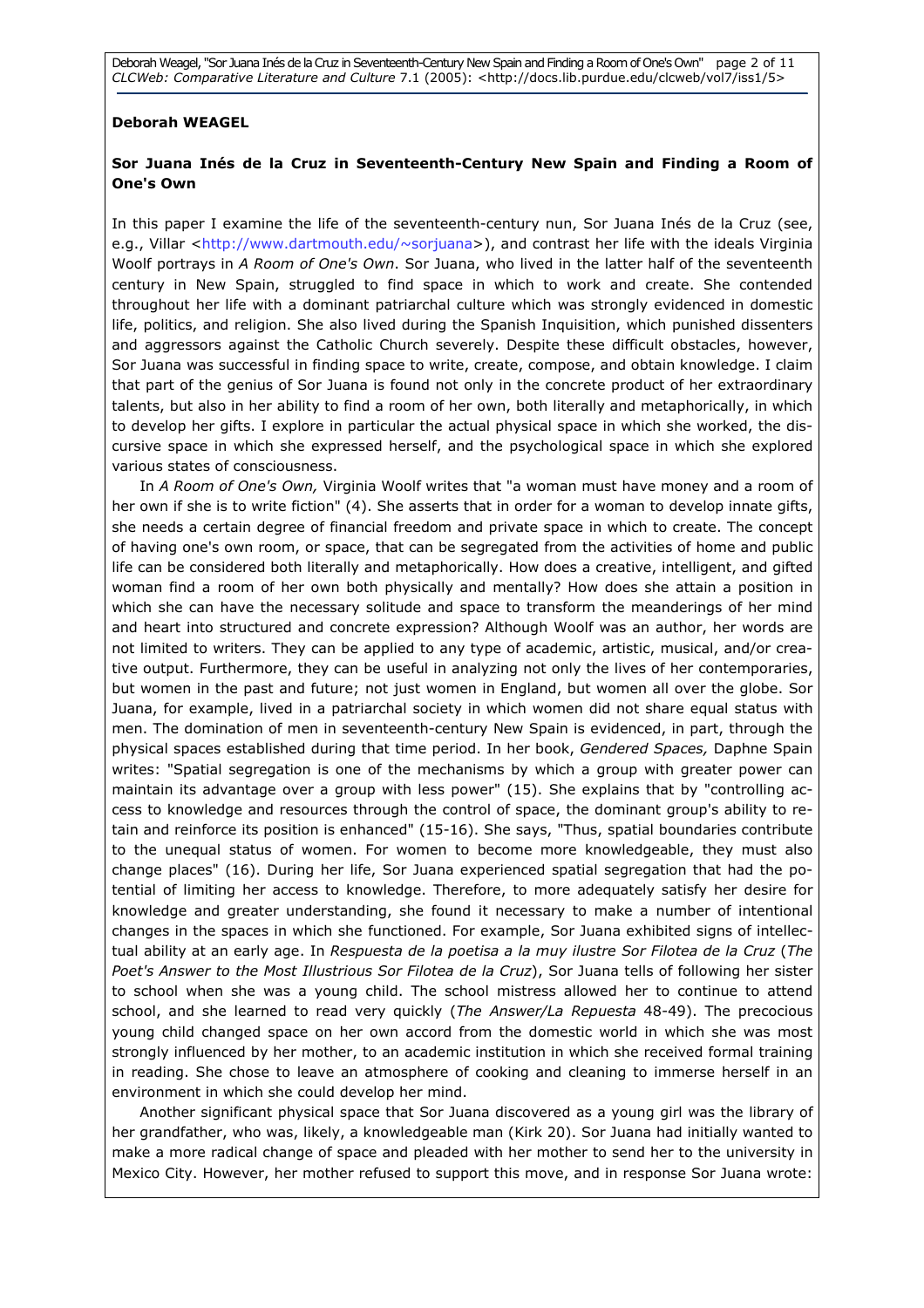Deborah Weagel, "Sor Juana Inés de la Cruz in Seventeenth-Century New Spain and Finding a Room of One's Own" page 3 of 11 CLCWeb: Comparative Literature and Culture 7.1 (2005): <http://docs.lib.purdue.edu/clcweb/vol7/iss1/5>

"Yo despiqué el deseo en leer muchos libros varios que tenía mi abuelo, sin que bastasen castigos ni reprensiones a estorbarlo" (The Answer/La Repuesta 48) ("I quenched my desire by reading a great variety of books that belonged to my grandfather, and neither punishments nor scoldings could prevent me") (The Answer/La Repuesta 51). Thus Sor Juana found a new space, a masculine space, in the library of her grandfather. Spain writes: "Masculine spaces ... contain socially valued knowledge of theology, law, and medicine, while feminine spaces (such as the home) contain devalued knowledge of child care, cooking, and cleaning" (10-11). Sor Juana, by nature, gravitated to a man's library which enabled her to continue learning and to gratify, to some extent, her craving for knowledge. Eventually, Sor Juana entered a new space when she was introduced to the viceregal court in Mexico City. As a teenager "her cleverness, intelligence, and beauty made her an instant sensation" (Stavans xxvii). The vicereine, Doña Leonor Carreto, Marquesa de Mancera, was impressed with young Sor Juana and made her a lady in waiting. In La Cuidad de los Palacios, Alfonso Vásquez Mellado writes that in 1667 the Marqués de Mancera attended a ceremony to dedicate a cathedral in Mexico City area. He was assisted by his wife who was accompanied by "una encantadora criolla de inmensos ojos y facciones delicadas" (92) ("a charming creole woman with huge eyes and delicate features"; all translations are mine unless indicated otherwise). The "bella jovencita" (92) ("pretty teenager") was named Juana Inés de Asbaje y Ramírez, who composed "hermosas poesías" (92) ("beautiful poems"). She was much appreciated in society for "sus cualidades físicas como intelectuales y morales" (92) ("her physical as well as intellectual and moral qualities").

Although life at court represented a huge leap for Sor Juana in terms of changing space, she still existed in a patriarchal society that created certain barriers to distinguish men's space from women's space. According to Antonio Rubial García, at the colonial palace the lower area was used as a service space where one could find the "cochera, caballeriza, corral, despensas y habitación de la servidumbre masculina" (79) ("coach house, stable, corral, pantries, and living quarters for the male servants") while the upper area contained rooms for the family and the female servants. Boys and girls occupied separate quarters and each married couple had its own room. Bathtubs and latrines were "comunes para todos los miembros de la familia" (79) ("common for all the members of the family"). The area for the mother was a place of child birth and lactation, where she was assisted by midwives and wet nurses. It was also a space for participation in ancestral practices where stories were told and shared. Then, ultimately, it was a room of death, where the woman departed from this life amidst religious rituals and tears. The kitchen was an area where food was prepared and consumed and where the rumors and news of the streets were shared. One salon provided space for the family and servants to congregate and to pray, and for the women to embroider while someone read a "libro piadoso" (81) ("pious book") or played an instrument. Another salon was a place of evening gatherings and social gatherings. It was where women gossiped and spoke of love affairs while men expressed opinions and spoke of current events and happenings. Spain explains that "'spatial institutions' form barriers to women's acquisition of knowledge by assigning women and men to different gendered spaces" (10). Women were segregated in certain rooms for lactation, child birth, story telling, and death. Even when men and women gathered together in a social setting, there tended to be a separation of women who gossiped and men who discussed current news. The palace of the viceroy, "commonly ... some great nobleman of Spain, whose power [was] to make laws and ordinances, to give directions, and determine controversies" (Gage 77), exemplified a model of luxury in New Spain that was comparable to some of the courts in Europe. The edifice was a firm structure with three patios; some areas and rooms were designated for government where there was a court of justice, an armory, and a jail. In the part of the palace reserved for the family, one found various dormitories, a domestic chapel, a room for comedies, and a salon for receptions. The decor included many "colgaduras, alfombras, lienzos, relojes y pinturas" (García 86) ("tapestries, carpets, linens, clocks, and pictures"). Receptions and parties were held at the palace, where musicians, dancers, and actors performed. Furthermore, the palace was a showcase for the European styles in dress, hairdos, and jewelry. Spain had started to imitate some of the styles of the French court of Louis XIV, with its wigs, long military coats, and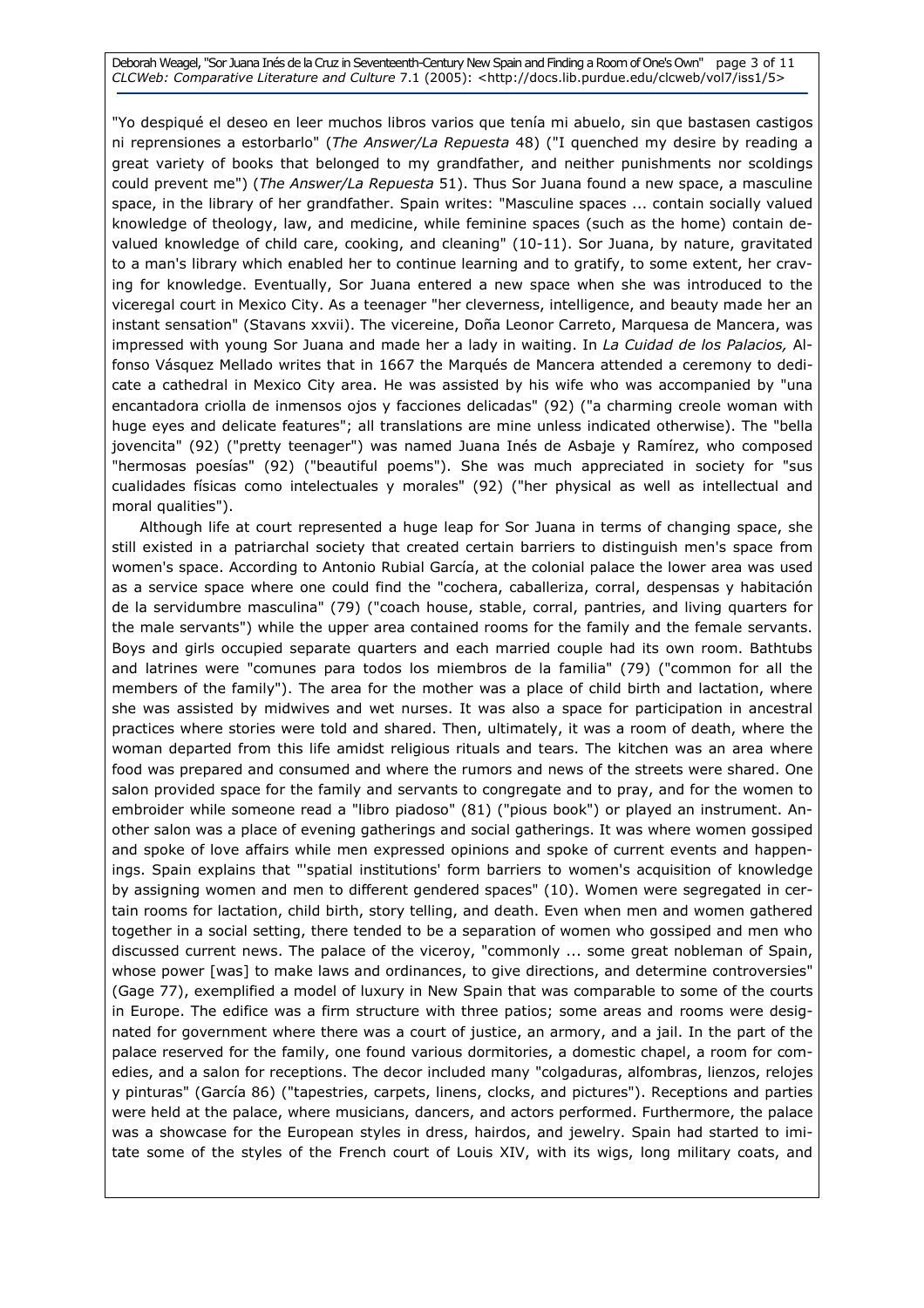dresses with low necks. These fashions also influenced New Spain in the latter part of the seventeenth century.

During the period of time that Sor Juana was associated with the viceregal court, some of the rooms and spaces mentioned above would have become very familiar to her. Often when the viceroy was occupied with his various responsibilities, the vicereine participated in numerous social activities in the city. As she visited convents, accepted invitations to visit neighbors, and attended religious and public ceremonies, she was accompanied by a small retinue of young women. Sor Juana accompanied her during some of these engagements and would have become acquainted with other spaces and places as well. Although she would have been relegated to the traditional spaces accessible to women, Sor Juana was certainly able to segregate herself enough physically and/or mentally to pursue her intellectual and creative interests. Furthermore, court life, in some ways, stimulated her development. García writes: "Seguramente fueron las virreinas quienes introdujeron el gusto por la poesía lírica y por los valores del amor cortés, expresiones de una concepción de la nobleza que tenía mucho de medieval. Fue en la corte virreinal donde sor Juana vivió los años de su adolescencia protegida por la marquesa de Mancera; y fue de hecho esa misma corte la que le brindó, a través de sus virreinas, protección, trabajo e inspiración durante su vida conventual" (86) ("Certainly it was the vicereines who introduced the love for lyric poetry and the values of courtly love, which were expressions of a conception of nobility influenced by the medieval world. It was in the vicereinal court that Sor Juana lived her adolescent years protected by the Marquesa de Mancera. It was the same court which, through her vicereines, offered her protection, work, and inspiration during her life at the convent"). However, Sor Juana eventually chose to abandon courtly life to become a nun, at which time she became Sor Juana Inés de la Cruz, and was nicknamed "the Tenth Muse" and "the Mexican Phoenix" (Stavans xxxv) in response to her many talents and abilities.

The move from the court to the convent was another major and intentional change of space for Sor Juana. The question of why she chose to enter the convent has been posed, and there have been various responses. In her article, "Some Obscure Points in the Life of Sor Juana Inés de la Cruz," Dorothy Schons addresses this question. In response to some that say it was in reaction to a young man in her life, Schons states: "That she sought refuge in her books because of a broken heart is impossible" (39). In her own writing Sor Juana explains: "Entréme religiosa, porque aunque conocía que tenía el estado cosas ... muchas repugnantes a mi genio, con todo, para la total negación que tenía al matrimonio, era lo menos desproporcionado y lo más decente que podía elegir en materia de la seguridad que deseaba de mi salvación" (The Answer/La Repuesta 50) ("I took the veil because, although I knew I would find in religious life many things that would be quite opposed to my character ... it would, given my absolute unwillingness to enter into marriage, be the least unfitting and the most decent state I could choose, with regard to the assurance I desired of my salvation" (51). It would seem that out of the options available to women at that time, life as a nun offered a certain privacy and solitude not as readily available in domestic or courtly realms. Sor Juana was overtly opposed to marriage, and as Schons points out, "she was a criolla ... living at a Spanish court. She was therefore at its mercy ... her position was not safe" (45). There were those who would be attracted to her beauty and intelligence, and attempt to take advantage of her lower rank. Schons cites Father Calleja who wrote: "the good face of a poor woman is a white wall on which every fool will want to leave his mark" (45). So in choosing to become a nun, Sor Juana was not unaware that the decision would also "insure" her "salvation."

In the late seventeenth century in the strongly patriarchal environment in which Sor Juana lived, women usually had three options regarding the direction they would take in their lives: "the domestic, the courtly, and the monastic" (Stavans xxv). In a sense, Sor Juana was involved in all three. As a child, she experienced the domestic setting established by her mother, which she chose to avoid as a young woman. She also participated in an affluent and courtly world, in which she was well received, but which she ultimately rejected. Then she entered the Reformed Carmelite convent of San José in 1667, where she stayed for only three months. Finally, she became part of the Convent of Santa Paula of the Order of San Jerónimo, where she remained for the rest of her life. At the Convent of Santa Paula, Sor Juana had both a room of her own and money to live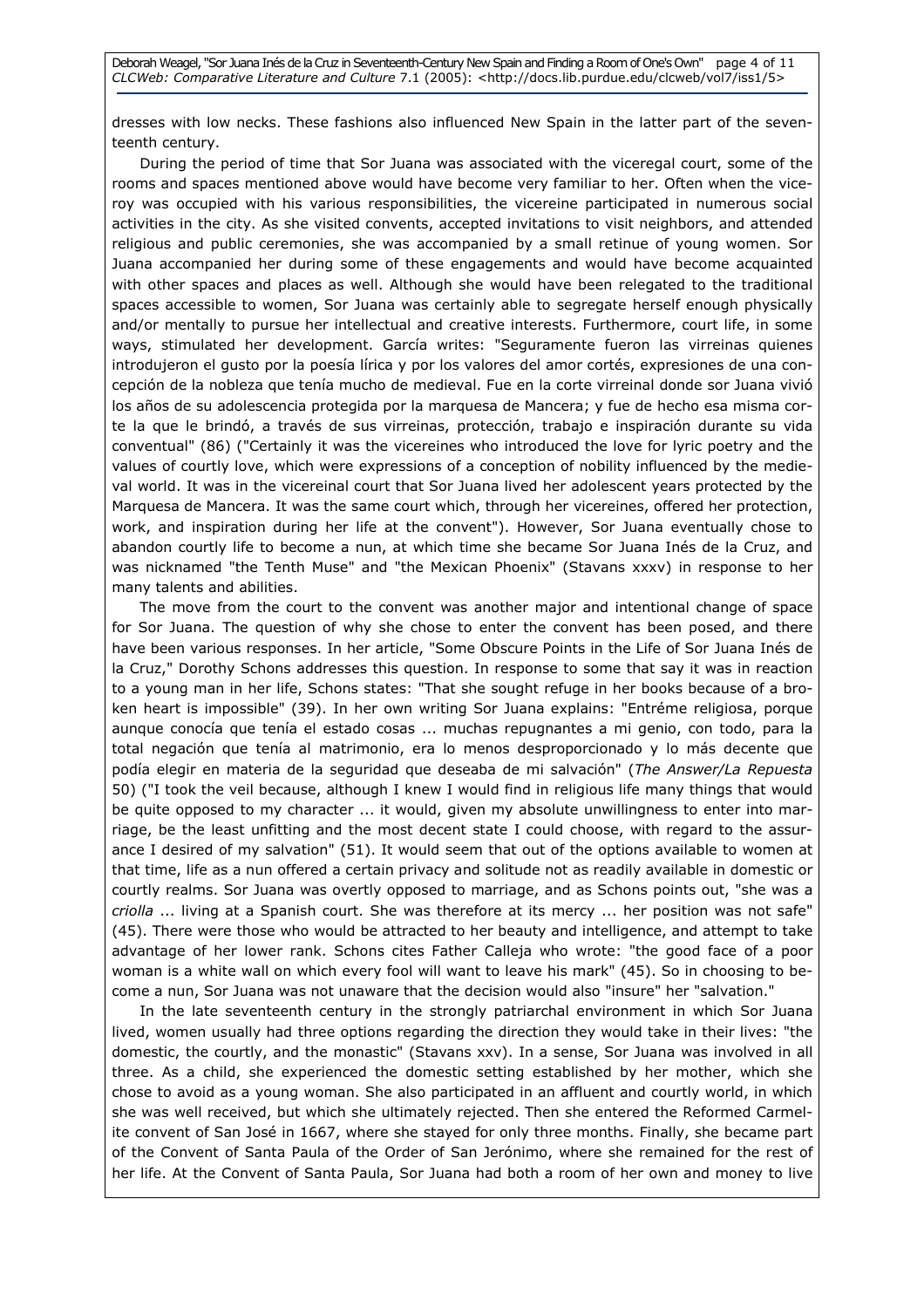Deborah Weagel, "Sor Juana Inés de la Cruz in Seventeenth-Century New Spain and Finding a Room of One's Own" page 5 of 11 CLCWeb: Comparative Literature and Culture 7.1 (2005): <http://docs.lib.purdue.edu/clcweb/vol7/iss1/5>

in relatively sophisticated surroundings. Kirk writes that this change from the court to the convent enabled Sor Juana "to continue to study" and "to accept commissions to write because they enhanced the reputation of her convent" (23). The convent represented a distinct woman's domain and Nancy Cushing-Daniels explains: "In Spain and other parts of the Hispanic world in the sixteenth and seventeenth centuries, the convent encompassed all of these characteristics: an affinity group or woman's space, the sponsorship of powerful women who supported literary endeavors, and a group of women readers" (13). She states further: "Although women's religious communities were under the control of the greater Church hierarchy, they did provide a space for women free from the family definitions of wife and mother, even though symbolically the women who entered them became wives of Jesus and both sisters and mothers to the other nuns" (109). It was in the convent that Sor Juana found a variety of rooms and spaces in which to work. She lived, for example, in a private apartment with a sitting area and kitchen. There was ample "space for books, musical instruments, maps and other research material" and "she frequently found herself surrounded by silence and tranquility conducive to writing at her leisure" (Stavans xxxvi). She enjoyed the services of a part-time servant who assisted her in a variety of ways, including washing and cooking. Furthermore, a benefactor provided her with means to live quite comfortably and to acquire an impressive collection of folk art, musical instruments, books, scientific instruments, and other items.

Although she had help, it is apparent that Sor Juana did some cooking herself, and thus the kitchen was another important room in her life. María Stoopen writes that in the Convent of San Jerónimo each cell included a kitchen with a "brasero de barro, algunas estaban recubiertas de azulejos de talavera, con una oquedad para guardar el carbón y la leña, una pila o depósito de agua y otro donde lavar los trastos" (qtd. in Lavín 14) ("a clay hearth, some which were covered with glazed talavera tiles, with a space to keep the coal and firewood, one basin or reservoir of water and another to wash the cookware"). A manuscript of thirty-six recipes from the cloister of San Jerónimo was published for the first time in 1979, under the title of Libro de cocina. Sor Juana is accredited for the selection and transcription of the recipes. According to Lavín, "Este libro de cocina no sólo refleja la gastronomía barroca del siglo XVII sino la elección de la poeta y se añade a la enigmática figura de la 'Décima musa'" (7) ("This cookbook does not just reflect baroque gastronomy of the 17th century, but also the selections of the poetess, and enhances the enigmatic figure of the 'Tenth Muse'"). And in The Answer/La Respuesta, Sor Juana discusses cooking and associates it with philosophy. Her time spent in the kitchen is not solely for the purpose of creating cuisine that will sustain and nurture her body. The kitchen becomes a laboratory overseen by a woman with a probing and inquisitive mind, and in the process of cooking her intellect is nourished and stimulated. Sor Juana writes of the "secretos naturales" (74) ("secrets of nature") (75) she has discovered while in the kitchen: "Veo que un huevo se une y fríe en la manteca o aceite y, por contrario, se despedaza en el almíbar; ver que para que el azúcar se conserve fluida basta echarle una muy mínima parte de agua en que haya estado membrillo u otra fruta agria; ver que la yema y clara de un mismo huevo son tan contrarias, que en los unos, que sirven para el azúcar, sirve cada una de por sí y juntos no" (74) ("I observe that an egg becomes solid and cooks in butter or oil, and on the contrary that it dissolves in sugar syrup. Or again, to ensure that sugar flow freely one need only add the slightest bit of water that has held quince or some other sour fruit. The yolk and white of the very same egg are of such a contrary nature that when eggs are used with sugar, each part separately may be used perfectly well, yet they cannot be mixed together" (75). She asks, "Pero, señora, ¿qué podemos saber las mujeres sino filosofías de cocina?" (74) ("But in truth, my Lady, what can we women know, save philosophies of the kitchen?") (75). She says that if Aristotle had prepared meals, "mucho más hubiera escrito" (74) ("he would have written a great deal more") (75). It is not certain whether she cooked out of necessity or just for pleasure, but it can be seen that the kitchen was an important space for Sor Juana. Thus the kitchen represents a physical, literal room for creation, and the workings and analyses of the nun's mind depict more of a metaphorical space.

Music was a significant part of Sor Juana's world, and in her private apartment she was able to play instruments, compose, and write about music theory. Furthermore, much of her poetry, such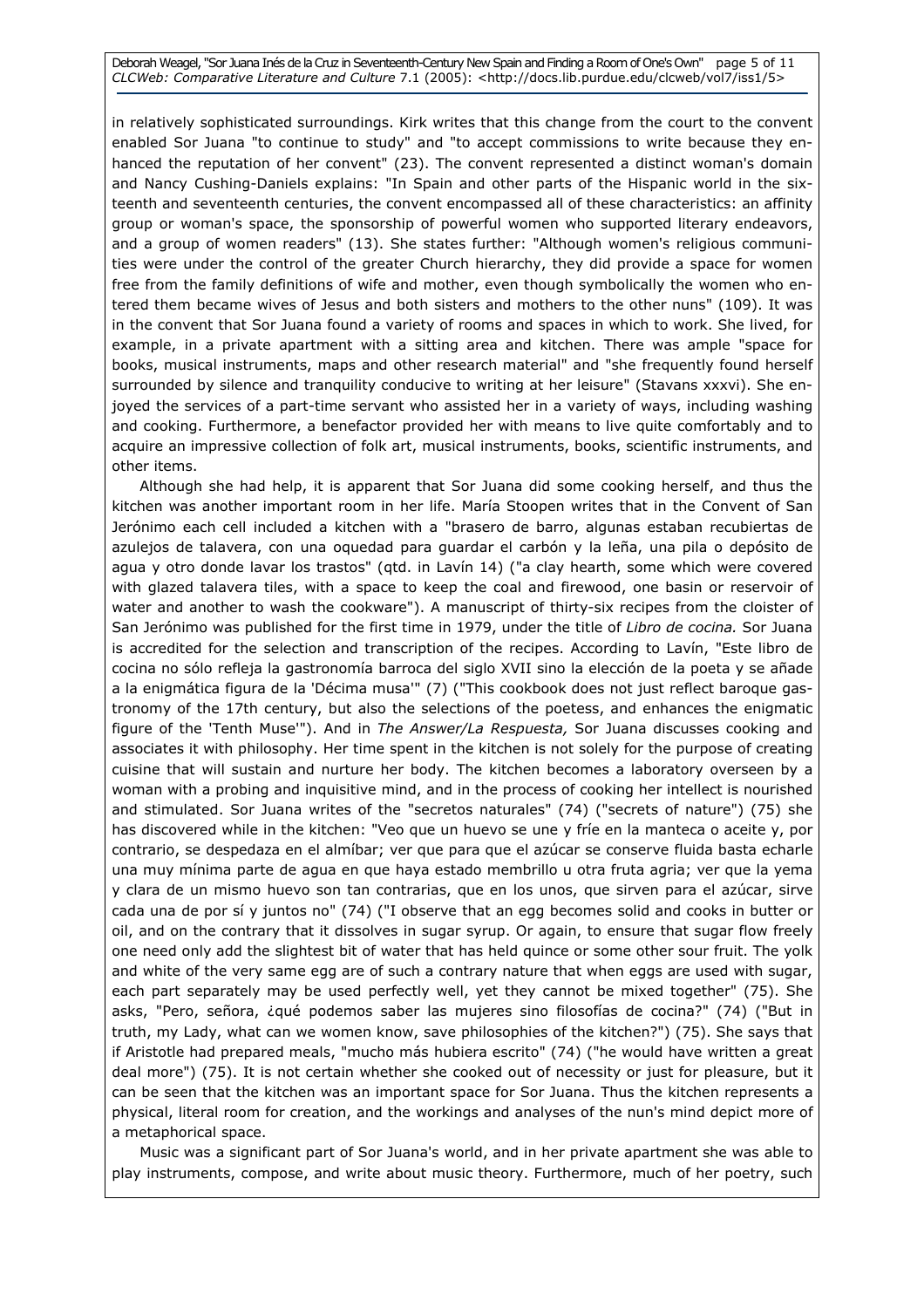Deborah Weagel, "Sor Juana Inés de la Cruz in Seventeenth-Century New Spain and Finding a Room of One's Own" page 6 of 11 CLCWeb: Comparative Literature and Culture 7.1 (2005): <http://docs.lib.purdue.edu/clcweb/vol7/iss1/5>

as the villancicos and loas, were intended to be set to music. Pamela H. Long explains in her book on Sor Juana and music that San Jerónimo was "a center of musical performance and pedagogy" (17). Musical fiestas were held at the convent and Sor Juana had the opportunity to take part in them. Long writes that Sor Juana "probably played several instruments, since this was a typical pastime for a lady of her social standing during the seventeenth century" (21). Although there is no concrete evidence that Sor Juana composed, Long says that there is "plenty of rumor, conjecture and supposition, some of which is valid, and the case seems probable" (19). Furthermore, she wrote a treatise on music called, El caracol, which is now lost. Long suggests that the title of the musical treatise, El caracol, may have been inspired by a winding staircase, a "caracol," that was used to go from the Coro Bajo to the Coro Alto in the Templo de San Jerónimo. Sor Juana would have been in this parish church on a daily basis to hear mass and to sing the Divine Office in the Coro de Monjas. Long says of Sor Juana: "it may have occurred to her that she was climbing upwards in a spiral toward her harmonic duties, in the same way that notes on a musical scale wind upwards in their acoustic ascent" (1). In this treatise, Long writes that Sor Juana may have made an association with the physical ascent to a celestial atmosphere, where she and other nuns imitated the music of "heavenly choirs" (2), to some of her ideas regarding music theory. In one of her poems, Sor Juana writes of "la Armonía" ("harmony") as a "línea espiral no un círculo" (1) ("spiral line, not a circle"), and mentions a work entitled, Caracol. Sor Juana likely drew upon and was inspired by the tangible space that she encountered on a daily basis. Although the spiral staircase at the church was not a private room of her own, it was a familiar space that facilitated her ascent to musical and spiritual duties. Even though she may have been in a group when she used the staircase, her mind was free to analyze and think about parallels between the physical structure and music theory. So during her daily activities when Sor Juana could take advantage of silence and meditation, she enjoyed a type of metaphorical space of her own in which her mind could fervently work through ideas, problems, and theories. She seemed particularly gifted at making associations between the objects of her physical, daily life and her mental, more abstract and intangible thoughts.

In The Answer/La Respuesta, Sor Juana writes of the both the practical and theoretical aspect of mastering some subjects, including music. She says that it is difficult to obtain perfection in performance if one's time is too divided, and states that "mientras se toca el arpa sosiega el órgano" (56) ("while the harp is playing the organ is still") (57). She explains that "porque como es menester mucho uso corporal para adquirir hábito, nunca le puede tener perfecto quien se reparte en varios ejercicios" (56) ("Much bodily repetition is needed to form a habit, and therefore a person whose time is divided among several exercises will never develop one perfectly") (57). However, she believes the opposite is the case with formal or theoretical arts, and that dividing one's attention to a variety of fields can, in fact, enhance one's understanding of them. She writes: "pero se ayudan dando luz y abriendo camino las unas para las otras, por variaciones y ocultos engarces -- que para esta cadena universal les puso la sabiduría de su Autor -- de manera que parece se corresponden y están unidas con admirable trabazón y concierto" (56) ("these subjects help one another, shedding light and opening a path from one to the next, by way of divergences and hidden links -- for they were set in place so as to form this universal chain by the wisdom of their great Author. Thus it appears that they correspond each one to another and are united with a wondrous bond and harmonious agreement") (57). Sor Juana delighted in finding interconnections between various subjects, such a cooking and philosophy, and believed that study of the theory of one field aided the understanding of another. Her process of making such associations depicts the room metaphorically set apart in her mind to explore and consider interdisciplinary links.

The theater was also of significance to Sor Juana, who was a playwright. She lived in an era when the theater was important in religious, cultural, and social life in New Spain. Maria Esther Perez explains that the theater underwent great development "desde los comienzos de la conquista como medio de difusión de las ideas religiosas" (54) ("from the beginnings of the conquest as a means of the diffusion of religious ideas"). Once the conquest had been achieved and a viceroy was established, there was a demand for a more secular type of theater. It was through the theater that the viceroy and the court sought solace and entertainment. Some directors of hospi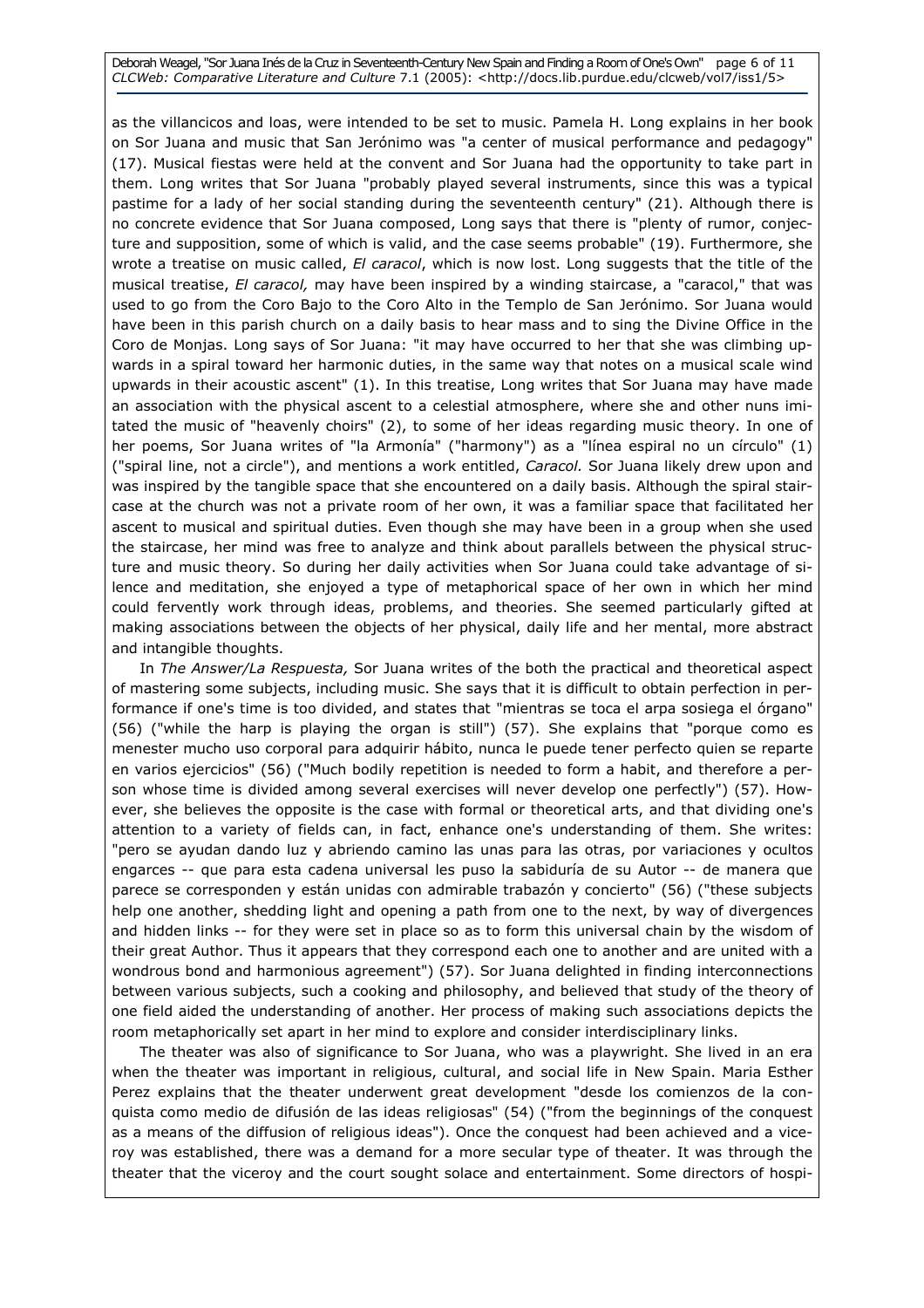Deborah Weagel, "Sor Juana Inés de la Cruz in Seventeenth-Century New Spain and Finding a Room of One's Own" page 7 of 11 CLCWeb: Comparative Literature and Culture 7.1 (2005): <http://docs.lib.purdue.edu/clcweb/vol7/iss1/5>

tals and orphanages also utilized theater productions to help raise funds for their respective cause. Religious theater was particularly prominent during the festivities celebrating the day of Corpus Christi. Perez writes that these celebrations "no eran sólo de carácter eclesiástico, sino también populares" (55) ("were not just of an ecclesiastic character, but were also popular"), in that the church during this epoch was a center of social life. One of Sor Juana's plays, a comedy, "Los empeños de una casa" ("The House of Trials") was performed in 1683 in the home of Don Fernando Deza. It was presented in connection with a festival that honored the viceroy and vicereine, the Count and Countess of Paredes, and the arrival of a new Archbishop, Don Francisco de Aguiar y Seijas. David Pasto writes: "These private performances in the palace or homes of the nobility served to display the wealth and taste of the viceregal court and to flatter the reigning or newly arrived political, social, and religious authorities" (House of Trials 10). So although Sor Juana was in the convent, she was still connected to the outside world. During this time her creative space was at the Convent of Santa Paula, but the influence of her work extended well beyond the walls within which she was cloistered. Furthermore, there was a girls' school at the convent "that offered music, dance, and theater classes, in which Sor Juana participated by writing lyrics" (Stavans xxxvi). So she was able to contribute directly to the artistic activities at the convent. In addition, although she followed a religious regimen, it was expected that she would participate in other activities at the convent such as "poetry tournaments, musical concerts, theatrical events, masquerades" (Stavans xxxvi), and so forth. Thus while part of her world included seclusion and privacy where she could work and study alone in her own apartment, there was also shared space in which she interacted with young girls and other adults. In fact, lay visitors were sometimes allowed to come to the convent, and participate in some of the activities. Luis Harss is quoted as saying, "It was an age of great pageantry, given to grand entries through ceremonial arches, majestic Te Deums with ringing church bells, allegorical floats and fireworks, dramatic mystery plays, rousing popular farces" (qtd. in Stavans xxxvi).

Thus, Sor Juana lived quite comfortably and enjoyed a certain degree of freedom. Josefina Muriel writes that "las actividades intelectuales de Sor Juana estaban implícitamente autorizadas por las reglas" (270) ("the intellectual activities of Sor Juana were implicitly authorized by the rules"), and that she could do as she pleased during her free time. Furthermore, nuns during this epoch did not experience simple lives devoid of material luxuries and worldly finery. They wore handsome clothes and jewelry, had slaves and servants, and performed their duties in the comfort of elegant furnishings and decor. Cushing-Daniels writes: "Not only did women religious in many circumstances maintain their friendships with secular women but with men as well. Some of the men who cultivated friendships with nuns were known as *galanes de monjas*" (111). She explains that "they were usually upper class, and often visited the nuns in the convent, both alone and in social gatherings, to improve their image" (111). However, Sor Juana was not completely allowed to do whatever she pleased at all times. For example, she was not permitted to leave the convent and eventually died there. For a woman of her generation, however, she did succeed in obtaining a life style quite conducive to the production of creative work and writing as Virginia Woolf suggests is necessary in A Room of One's Own.

In Sor Juana y su mundo, some of the economic conditions in New Spain in the late seventeenth century are discussed. This was a time of economic ups and downs due to the irregularity of mining production, various problems with agriculture production, and the expense of Spanish defense in the Caribbean as well as wars in Europe. Yet a wealthy and elite economic class emerged which had ties to the Church and helped fund some of the convents in New Spain. The text states, "Los claustros femeninos dependieron casi exclusivamente de esa filantropía individual o familiar de la élite" (37) ("The feminine cloisters depended almost exclusively on this individual and familial philanthropy of the elite"). Two common ways in which the patrons assisted the church were to help establish convents and to provide an endowment for young people who wanted to enter into religious life. Sor Juana, thanks to the generosity of Pedro Velázquez de la Cadena, was a recipient of such an endowment. The sponsors, in return, received a certain degree of recognition and social status for their philanthropy. This sponsorship enabled Sor Juana some of the leisure she needed to pursue her academic and creative work. Thus she had the money pro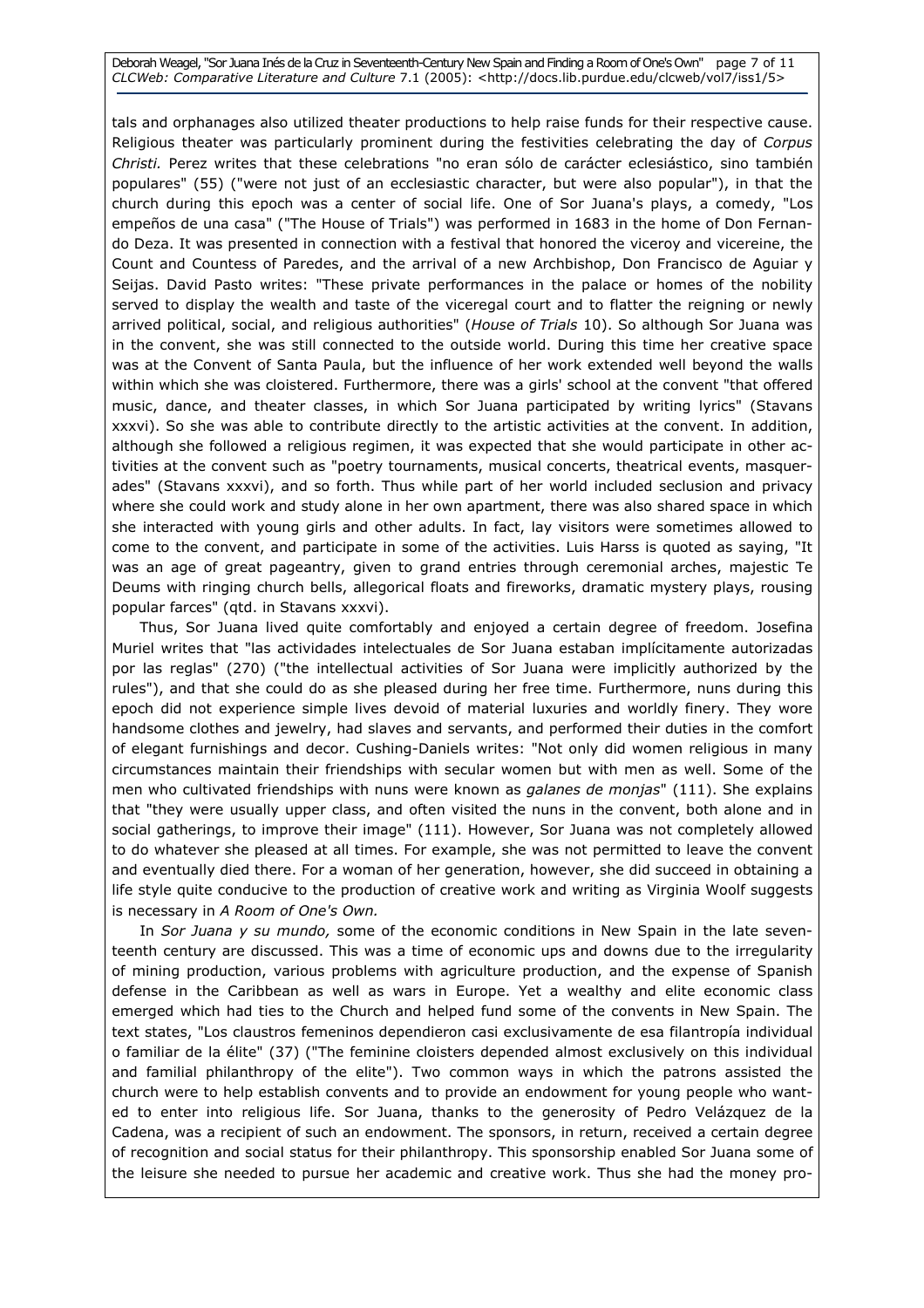Deborah Weagel, "Sor Juana Inés de la Cruz in Seventeenth-Century New Spain and Finding a Room of One's Own" page 8 of 11 CLCWeb: Comparative Literature and Culture 7.1 (2005): <http://docs.lib.purdue.edu/clcweb/vol7/iss1/5>

vided that Virginia Woolf believes a woman needs to engage in intellectual activities. Although she did have some restrictions as a nun, she enjoyed a certain degree of freedom within the structure of this particular convent. However, it is also important to note that there were some major obstacles in the life of Sor Juana, including the hovering cloud of the Spanish Inquisition. An English translation of Paolo Sarpi's The History of the Inquisition was published in 1639, and states: "In the yeare 1484, the Catholick King Ferdinand, having extinguished the Kingdome of the Mahometans in Grenata, to purge his, and his Wife Elizabeths Kingdomes from the Moores and Iewes newly converted, erected with the consent of Pope Sixtus the Fourth, a Tribunall of the Inquisition in all his Kingdomes of Spaine, Sicily, and Sardinia which were by him possessed, in the forme which it lasteth into this present; by which Tribunall are judged, not onely these which are accused of Mahometisme, or Iudaisme, but also of Heresie" (12). This marked the beginning of an attempt by the King and Queen of Spain to unify their country and holdings through Catholicism. The Spanish Inquisition resulted in very bloody, violent, and treacherous treatment to those who did not conform to Catholicism. It was established not only in Spain, but in Spanish American colonies as well, and was not abolished until the early nineteenth century.

In his book, A Short History of the Inquisition, Alexander G. Cardew describes the use of torture in the colonies: "Torture was used for all kinds of offences, such as heresy, witchcraft, failing to attend divine service, possession of forbidden books or literature, celebration of Mass by those not ordained priests, failure to uncover in the presence of a viceroy or a dignitary of the Church, failure to denounce heretics or sorcerers, living a dissolute life, living among Indians, expressing revolutionary or heretical opinions, etc." (104). Cardew writes the after the Inquisition was abolished, "many secret underground cells and dungeons were found, in some of which were skeletons of long-forgotten prisoners still chained to the walls" (105). Thus, when the Inquisition tightened its grip in New Spain, Sor Juana was not at complete liberty to function as she pleased, and, in fact, could potentially suffer severe consequences if she became too bold in either her behavior or writing. Furthermore, the masculine leadership in the church, to which Sor Juana was subject, created problems for her at times as well. Regardless of any degree of latitude she experienced at the convent, she was still expected to submit to male hierarchy. Spain writes of gender divisions commonly found in religious institutions which perpetuate male dominance, and explains that these institutions "have spatial components as well" (241). She says that throughout the years certain religions have made it a practice to segregate men and women, "and organized religion often reinforces women's lower status" (241). She mentions the practice in Catholicism to provide monasteries for men and convents for women, and discusses how "the Orthodox Jewish, Catholic, and Muslim religions still limit their most prestigious positions (rabbi, priest, and mullah) to men; thus, sacred forms of knowledge are reserved for men" (241). So when Manuel Fernández de Santa Cruz, Bishop of Puebla (in the guise of Sor Filotea), sent Sor Juana a letter of chastisement, she was expected to heed his advice. Jean Franco in her book Plotting Women: Gender and Representation in Mexico writes: "Confessors both encouraged and tightly controlled the writing of nuns, often confiscating and hiding their notes on mystical experience. Nuns were naturally enough influenced by this control and many held writing in suspicion" (28). In his letter, the Bishop suggested that Sor Juana adhere more closely to the structure of the convent and leave the writing of theology to the male clergy. In his foreword to an anthology on Sor Juana, Octavio Paz writes that the Bishop "made no secret of his disagreement. Nor did he stop at expressing his objections to her theology; he also reproved her intellectual and literary inclinations" (vii). Paz explains that Sor Juana's formal response to this letter brought about a certain degree of criticism from other superiors, and was held in contempt by certain individuals in power. Sor Juana, however, continued to write and explore the discursive space in her life. Such space can include her conversations with others, but here I refer most particularly to her written word, of which we have a record. Franco states that in New Spain during this epoch, "the domains of discourse were constituted around the viceregal court and the Church," and that these two areas "were never entirely separate since courtly relations were apt to be transcoded into the religious" (25). She explains that in certain parts of Europe, such as England and France, "new domains of discourse had come into being around the marketplace and the printing shop" (26). Thus elsewhere literature was developing as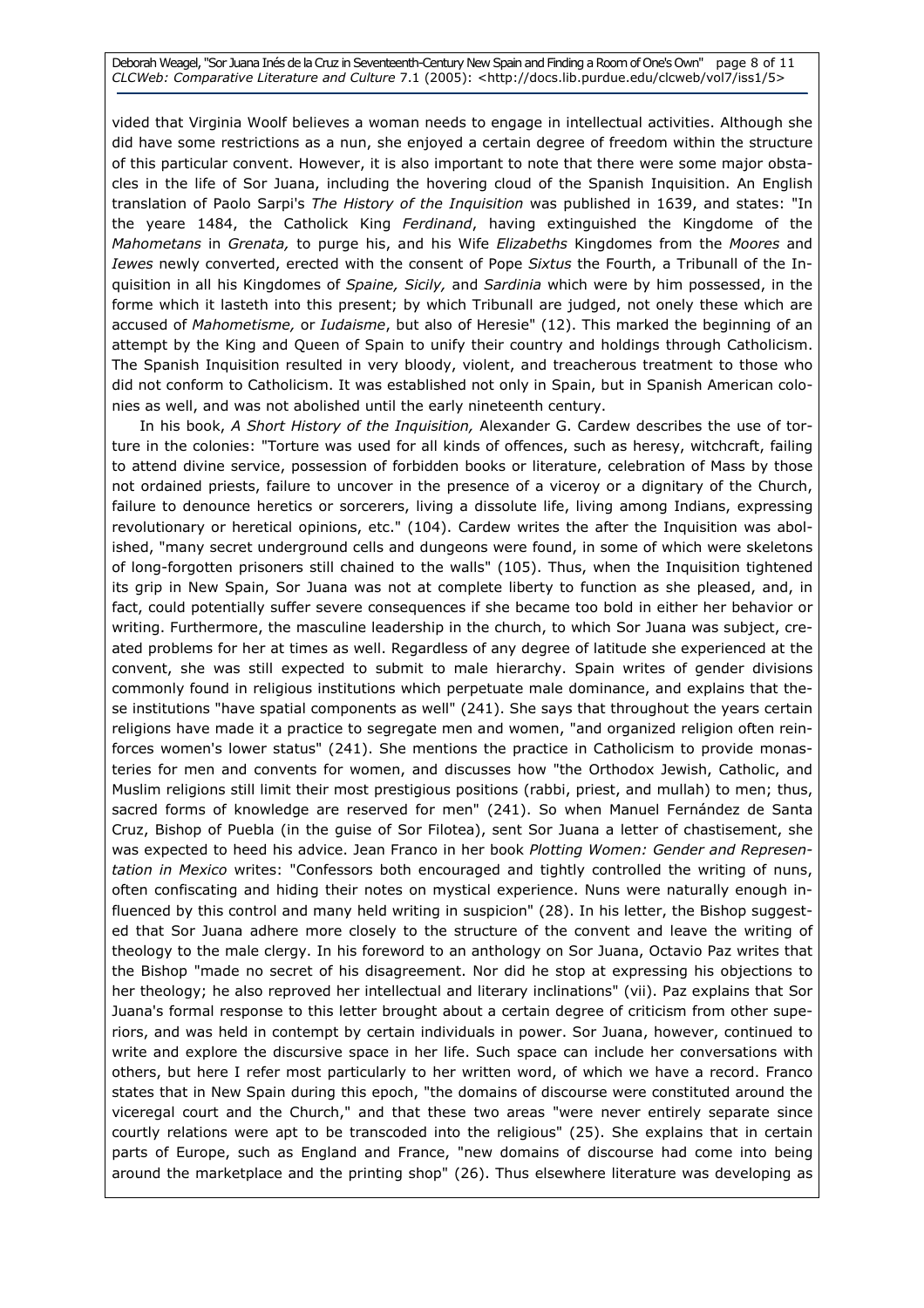an entity separate from the court and Church, while in colonial New Spain it was still strongly connected.

Franco writes that Sor Juana stayed fairly well within the confines of the contemporary discourse of her day, but took "advantage of the moves that were open to her within the patronage of the court and Church" (29). She employed a variety of approaches that were at times overt and in other instances more discreet. One method was to emphasize her feminine perspective openly, as can be found in the following excerpt: "Hombres necios que acusáis / a la mujer sin razón, / sin ver que sois la ocasión / de lo mismo que culpáis" (Sor Juana Anthology 110) ("Silly, you men -so very adept / at wrongly faulting womankind, / not seeing you're alone to blame / for faults you plant in woman's mind") (Sor Juana Anthology 111). In this poem, she quite strongly and skillfully presents a feminine perspective outright, and discusses the manner in which a man will, on occasion, accuse a woman for something for which he himself has caused. Franco writes that Sor Juana often sought to disrupt "the 'natural' association of women with ignorance and men with learning" (25), as can be seen in this selection. Another way in which Sor Juana examined discursive space was to present "an impersonal subject" (29). Here gender does not necessarily play so strong a role as it does in some of her other writings. In the following extract, Sor Juana discusses a topic which is of tremendous importance to her: music, and it comes from a poem written in celebration of the birthday of the Countess de Galve: "Música. ... Pues una mensura mesma, / aunque a diversos sentidos / determinada, demuestra / la Armonía a los oídos / y a los ojos la Belleza" (Sor Juana Anthology 82) ("Music. ... A single measuring rod, / though adapted to the modes / of different senses, demonstrates / Harmony to the ears / and Beauty to the eyes") (Sor Juana Anthology 83). This poem represents more of a neutral voice as Sor Juana expresses some of the virtues of music. Yet another approach which Sor Juana incorporated was to take on "a male persona" (Franco 29). This is exemplified in her play, The Divine Narcissus, which includes the masculine voice of Narcissus, who represents Christ: "Narciso. Ovejuela perdida, / de tu dueño olvidada, / ¿adónde vas errada? / Mira que dividida / de mí, también te apartas de tu vida" (Sor Juana Anthology 154) ("Narcissus. Poor little lost sheep, / forgetful of your Master, / where can you be straying? / When you depart from me, / it's life you leave behind, will you not see?") (Sor Juana Anthology 155). This passage can also be affiliated with the Church, as the Master addresses his "poor little lost sheep." Since the Church is one of the suitable topics of discourse, she is well within the expectations of her culture, and yet is able to express a point of view via a male character.

In fact, all of the above passages can be associated with either the court, the Church, or both. The previous passage on music, for example, can be connected to the court and Church, since music was utilized in both settings. Thus, Sor Juana was successful in finding space within the limitations of the period in New Spain, in which discourse needed to deal with the court or the Church. Some of the other ways she expressed herself within such confines was through "the camouflage of allegory, the disguise of parody, mimicry of what was accepted as feminine discourse (obeisance, self-denigration)," and "anonymity" (Franco 25). In her plays, she "borrowed the discourse of students and mimicked black, indigenous, and regional speech, thus acquiring a symbolic mobility that enabled her to change her gender, class, and race" (29). Sor Juana also delved into psychological realms, as did Virignia Woolf with her stream-of-consciousness writing. Franco writes that in some cases: "the paradox of Sor Juana's exploration of space is that it must appear to be undertaken in sleep, although it is written by an author who is awake" (38). Sor Juana dealt with some of the intricate phases between consciousness and unconsciousness, but wrote about them when she was awake. For example, in her poem, El Sueño (First I Dream), she writes: "El sueño todo, en fin, lo poseía; / todo, en fin, el silencio lo ocupaba" (Poems 84) ("Sleep, in summary, now possessed all things, / all things were now by silence overtaken") (Poems 85). She suggests here that sleep, and the silence that accompanies it, has a certain power to take over our rational thoughts, and that through sleep we relinquish some of the control we have over our thinking processes when we are awake. Thus, in sleep, she knowingly enters a room in which the unconscious has power over the conscious. Franco explains: "Her sleep is not a dark night of the soul but the translation of the self into the realm of abstraction" (38). Sor Juana continues: "El alma, pues, suspensa / del exterior gobierno -- en que ocupada / en material empleo, / o bien o mal da el día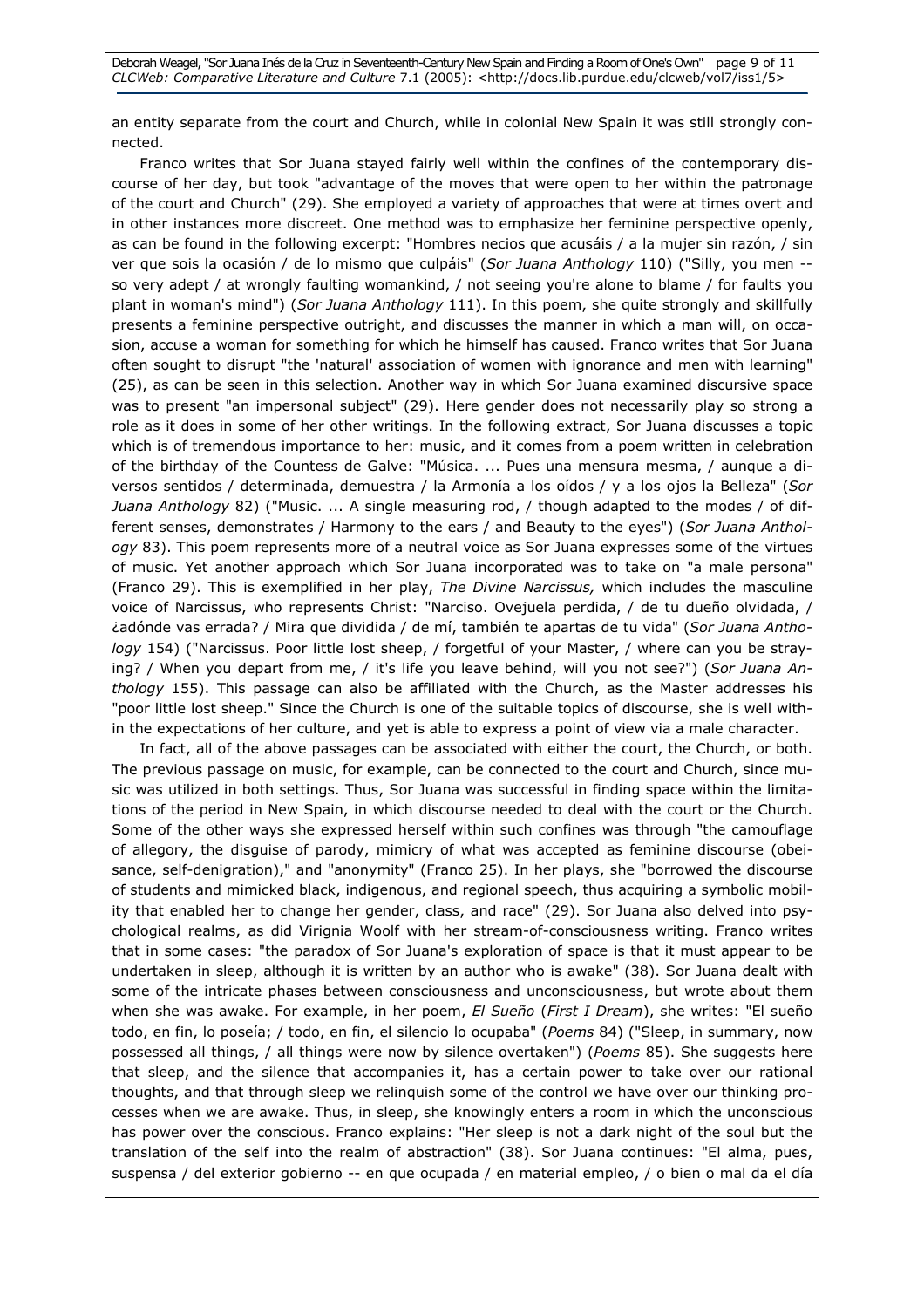Deborah Weagel, "Sor Juana Inés de la Cruz in Seventeenth-Century New Spain and Finding a Room of One's Own" page 10 of 11 CLCWeb: Comparative Literature and Culture 7.1 (2005): <http://docs.lib.purdue.edu/clcweb/vol7/iss1/5>

por gastado" (Poems 88) ("The soul, then, freed from / governing the senses (by which endeavor / and activity it / deems the day is well or poorly spent") (*Poems* 89). The poet acknowledges here how in sleep "the soul is freed from governing the senses" and how during slumber the unconscious deals with the events of the day. It is interesting to note that she wrote of unconscious space about two hundred years before psychologists formally articulated it. William James, for example, stated: "The discovery that memories, thoughts, and feelings exist outside the primary consciousness is the most important step forward that has occurred in psychology since I have been a student of that science" (qtd. in Humphrey 1).

In conclusion, in her own way Sor Juana succeeded in achieving some of Virginia Woolf's ideals much before Woolf. Woolf writes, for example, that "women are supposed to be very calm generally: but women feel just as men feel; they need exercise for their faculties and a field for their efforts as much as their brothers do" (69). Sor Juana found a field for her efforts and rooms in which to exercise her faculties, both in a literal and metaphorical way. She discovered the neighborhood school, the library of her grandfather, the court, and the convent. At the Convent of Santa Paula, in particular, where she lived her entire adult life, she found creative spaces in her private apartment, the kitchen, the chapel where she sang daily mass, and in other rooms and areas where musical and theatrical performances took place. She also examined the spaces in her own mind, discursive space in conversation and particularly writing, and psychological space in which she acknowledged the control and power of the unconscious. Furthermore, Woolf explains that "it is narrow-minded" (69) to say that women "ought to confine themselves to making puddings and knitting stockings, to playing on the piano and embroidering bags" (69). Although Sor Juana was involved with cooking, the playing of musical instruments, and other activities, she was not confined by these activities. They were integrated, in fact, with the deeper meanderings of her mind, and were instrumental in stimulating elevated and sophisticated expression, such as can be found in her poetry and other writings. Daily, routine activities such as ascending a spiral staircase, became potential metaphors for music theory. Cooking with eggs, oil, syrup, and sugar inspired philosophical thoughts. Her mind was constantly at work, perpetually seeking understanding and higher truth, and continuously interrelating the common with the metaphysical. In addition, Woolf writes of women, "It is thoughtless to condemn them, or laugh at them, if they seek to do more or learn more than custom has pronounced necessary for their sex" (69). Despite the friction and difficulties she experienced with both the Spanish Inquisition and the male hierarchy to which she was subject, Sor Juana continued forward with academic pursuits throughout most of her life. It was not until the last years of her existence that she discontinued her academic activities and sold her library. David Pasto writes: "Whatever Sor Juana's reasons for renouncing her writing and her studying, she remains a remarkable woman. In an era of strict religious orthodoxy, political repression, and patriarchal culture, she managed to do what few other women of her time could do: she had a career and achieved fame as a poet and dramatist" (House of Trials 6). Importantly, Sor Juana's voice has not been silenced. More than three hundred years have passed since her death in 1695, and her writing, ideas, and philosophies speak with conviction and passion. They reveal the genius, intelligence, and creativity of a seventeenth-century woman who succeeded in finding a room of her own.

#### Works Cited

Cardew, Alexander G. A Short History of the Inquisition. London: Watts, 1933.

Cushing-Daniels, Nancy. Breaking Boundaries, Forging Friendship: The Convent and Women's Writing in Seventeenth-Century Spain. New Orleans: UP of the South, 2002.

Franco, Jean. Plotting Women: Gender and Representation in Mexico. New York: Columbia UP, 1989.

Gage, Thomas. Thomas Gage's Travels in the New World. Ed. J. Eric S. Thompson. Westport: Greenwood, 1958.

García, Antonio Rubial. La plaza, el palacio y el convento: La ciudad de México en el siglo XVII. Mexico: Consejo Nacional para la Cultura y las Artes, 1998.

Herrera, Sara Poot, ed. Sor Juana y su mundo: Una mirada actual. Mexico: U del Claustro de Sor Juana, 1995. Humphrey, Robert. Stream of Unconsciousness in the Modern Novel. Berkeley: U of California P, 1962. Kirk, Pamela. Sor Juana Inés de la Cruz: Religion, Art, and Feminism. New York: Continuum, 1998. Lavín, Mónica. Sor Juana en la cocina. Recetas de Ana Luisa Benítez Muro. Mexico: Clío, 2000.